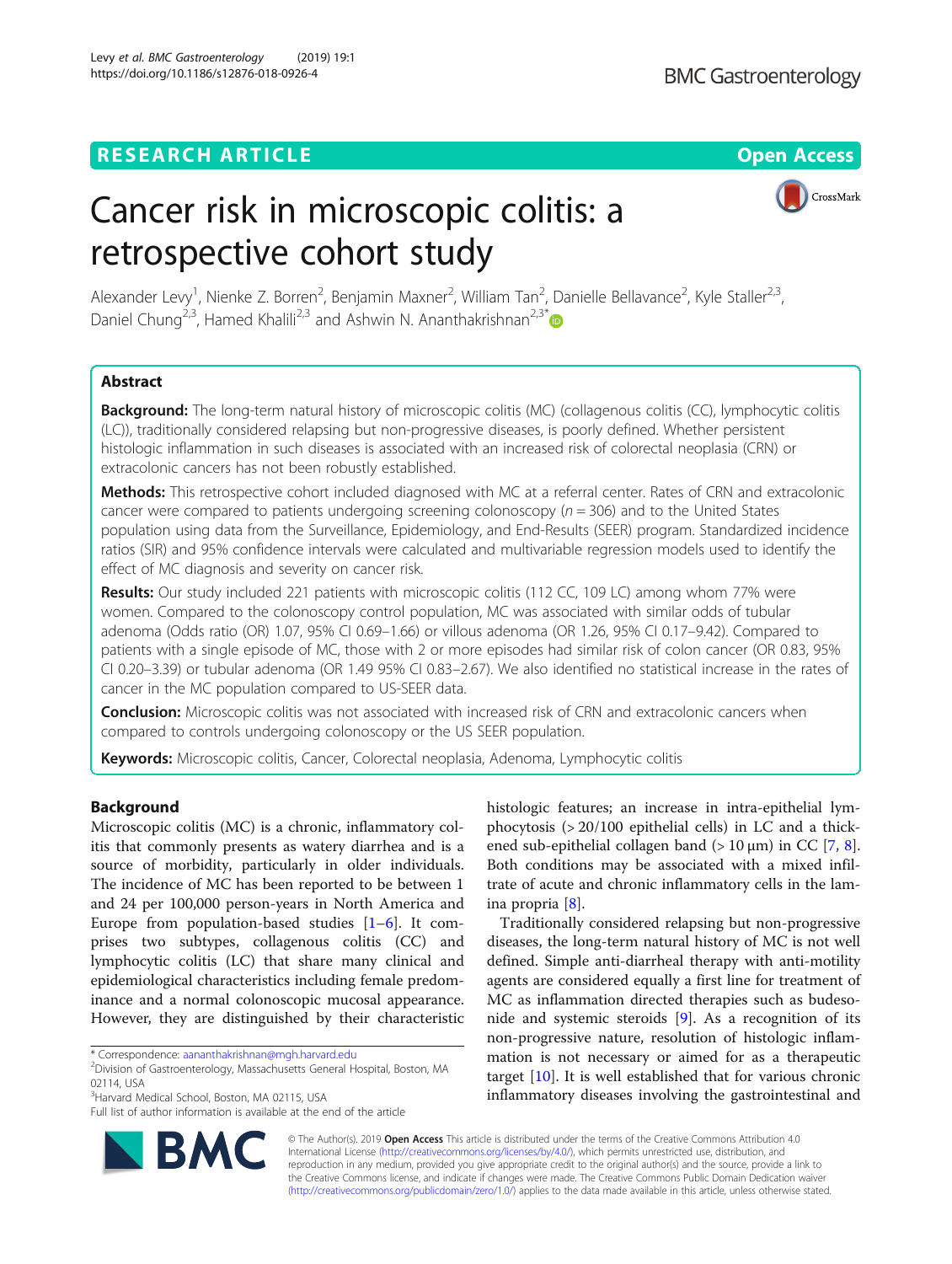hepatobiliary tracts including inflammatory bowel diseases (IBD; Crohn's disease (CD), ulcerative colitis (UC), celiac disease, or primary sclerosing cholangitis, there is an increase in risk of cancer in the target organ that may be independently associated with persistent histologic activity  $[11–16]$  $[11–16]$  $[11–16]$ . In addition, such inflammatory diseases have also been associated with an increased risk of various extra-intestinal malignancies, the mechanisms of which have not been robustly defined [\[14](#page-5-0), [17,](#page-5-0) [18](#page-5-0)]. Whether persistent chronic inflammation in microscopic colitis is associated with an increased risk of colorectal neoplasms (CRN) including cancer (CRC) has not been well established. The few studies that have examined this have been limited by small cohort size, short duration of follow-up, and lack of adjustment for severity of MC [[19,](#page-5-0) [20\]](#page-5-0). Additionally, whether there is an increase in risk of extraintestinal cancers in MC has not been previously established.

The aims of our study were as follows: (1) to examine the life-time risk of colorectal cancer (CRC) in patients with MC when compared to the general population in the United States (US) or to similar patients undergoing colonoscopic screening; and (2) to define if there is an increase in life-time risk of extracolonic cancers in patients with MC.

## Methods

## Study population

We performed a retrospective cohort study of patients receiving care for microscopic colitis at a tertiary referral center. Patients with a confirmed diagnosis of microscopic colitis as determined by clinical, endoscopic, and histologic criteria were eligible for inclusion in our study. First, the Partners Research Patient Data Repository (RPDR) was queried for all possible patients with a diagnosis of MC based on the presence of one or more International Classification of Diseases (ICD) (9th edition) (ICD-9) codes for other or unspecified colitis in combination with at least one colonoscopic evaluation within our system. Free text search was performed among all the pathology reports to identify those with mentions of "microscopic colitis", "lymphocytic colitis", or "collagenous colitis". Manual chart review was performed by one of the study investigators (AL) for all such patients, and those where the diagnosis of MC, LC, or CC could be confirmed were included in our study.

## Study outcomes and covariates

Our primary study outcome was the development of colorectal cancer and colonic adenomas. Secondary outcomes were the development of extra-intestinal cancers. Manual review of the charts was performed to identified each of these study outcomes. After confirming diagnosis patient demographics, including age, sex and smoking history were

noted. Disease characteristics, including MC subtype, treatment history, remission, and recurrence data were recorded.

## Control populations

To determine if the risk of cancer was increased in patients with MC, we used two control populations. First, we compared the observed rates of cancer in our MC cohort to data from the Surveillance, Epidemiology, and End-Results (SEER database). For each cancer, we determined the expected number of cases in our population by applying the cumulative age- and gender-specific incidence rates at 10-year intervals. SEER is a population-based cancer registry in the United States that collects incidence and prevalence information for every cancer and covers an estimated 28% of the US population.

The second control population was the GI Disease and Endoscopy Registry (GIDER) at Massachusetts General Hospital. In brief, this is a prospective registry of patients undergoing colonoscopic screening within the GI practices at MGH. Patients with prior colon cancer or known gastrointestinal disease are excluded from enrollment in the cohort. Upon providing informed consent, patients provided detailed information on health history including demographics and lifestyle information, medical co-morbidities, and history of extra-colonic malignancies.

#### Statistical analysis

Continuous variables were summarized using means and standard deviations (or median with interquartile ranges when skewed) while categorical variables were expressed as proportions. T-tests and chi-square tests were used to compare continuous and categorical variables respectively. Multivariable logistic regression was performed to identify if characteristics of MC in our study population were independent predictive of risk of colonic neoplasia and extra-colonic malignancies. A two-sided  $p$ -value  $< 0.05$  indicated independent statistical significance in such analysis. Standardized incidence ratios and corresponding 95% confidence intervals were calculated to examine if there is an excess risk of malignancies in our MC cohort compared to the population from the SEER database. Multivariable regression models were used to examine if a diagnosis of microscopic colitis was associated with increased risk of colon and extra-colonic neoplasia compared to controls from the MGH GIDER screening cohort. The study was approved by the Institutional Review Board of Partners Healthcare. All statistical analysis was performed using Stata 13.1 (StataCorp, College Station, TX).

## Results

## Study cohort

Our study cohort included 221 patients with MC among whom 116 had a diagnosis of lymphocytic colitis (53%)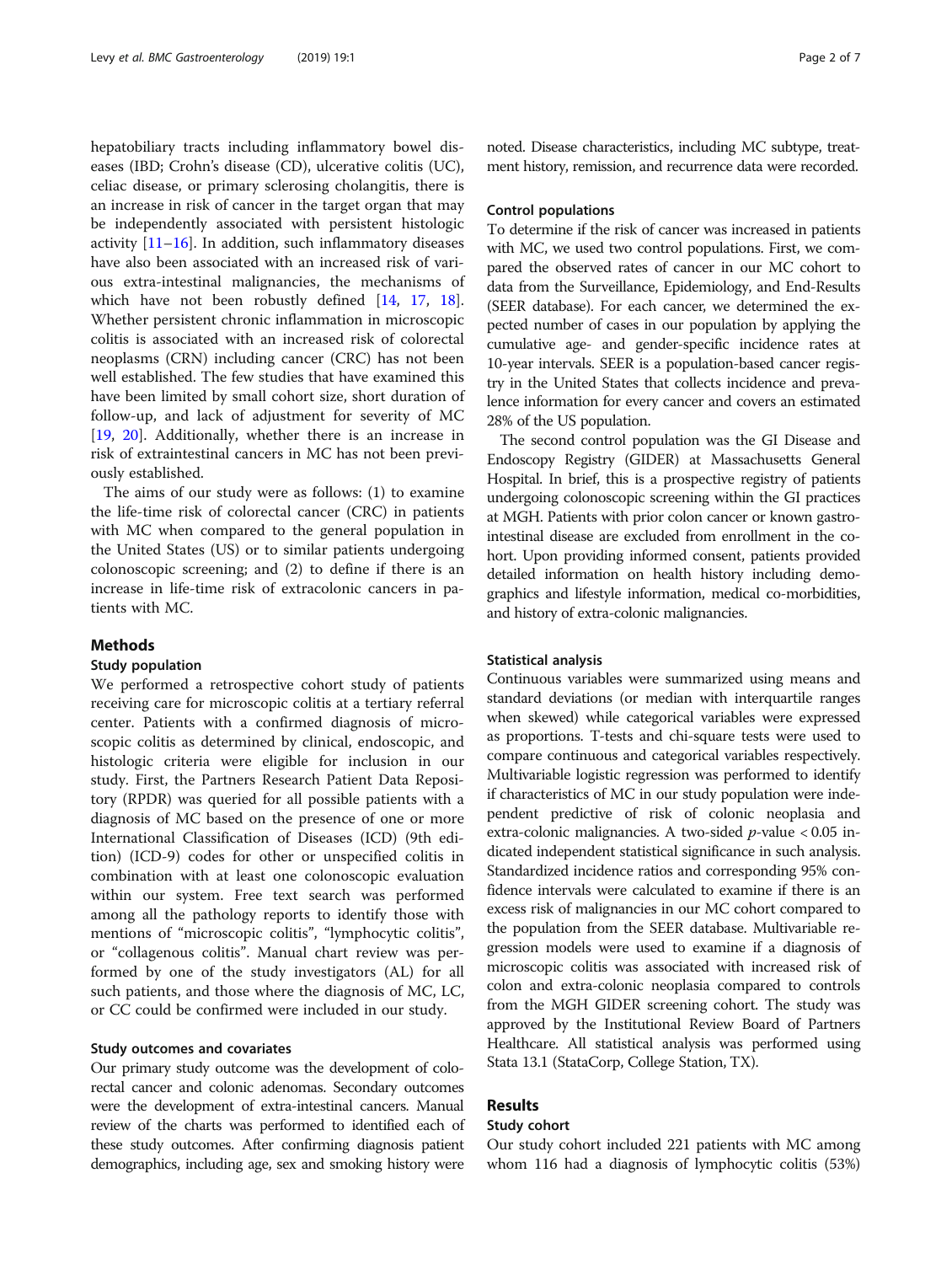while the remaining 105 patients had collagenous colitis (48%). The median age at diagnosis was 64 years (interquartile range (IQR) 54–71 years) and over three-quarters of the cohort were women ( $n = 171, 77\%$ ). Approximately 50% of the cohort had used budesonide, and 7 and 5% respectively had used immunomodulator and anti-TNF biologic therapy. The mean duration of follow-up with microscopic colitis in our center was 3.5 years (range 1– 19 years); however as several patients had been diagnosed prior to establishing care with us, this does not represent true duration of disease. Thirty patients (14%) with microscopic colitis had a family history of colorectal neoplasia. Table 1 compares the characteristics of those with LC and CC. There was no difference in age, gender, or racial/ethnic distribution between the two groups. Those with collagenous colitis were more likely to have used non-steroidal anti-inflammatory drugs (23% vs. 12%) but were similar in their use of aspirin or COX-2 inhibitors. Patients with microscopic colitis were more likely to be using aspirin (36% vs 8%) but less likely to be current users of NSAIDs (27% vs 17%) ( $p < 0.05$  for both) when compared to controls. A larger proportion of patients with CC used budesonide or prednisone when compared to those with LC but this difference was not statistically significant. Immunomodulator or biologic use was infrequent in both groups (9% in LC, 13% in CC,  $p = 0.26$ ). Patients with CC had a trend towards a greater number of mean episodes of relapse (1.8 vs. 1.4,  $p = 0.06$ ).

| <b>Table 1</b> Comparative characteristics of patients with |  |
|-------------------------------------------------------------|--|
| lymphocytic colitis and collagenous colitis                 |  |

| Characteristic                           | Lymphocytic<br>colitis | Microscopic<br>colitis | p-value |
|------------------------------------------|------------------------|------------------------|---------|
| Mean age at diagnosis<br>(in years) (SD) | 59.5 (18.1)            | 62.5(13.1)             | 0.15    |
| Gender                                   |                        |                        | 0.13    |
| Female                                   | 73%                    | 82%                    |         |
| Male                                     | 27%                    | 18%                    |         |
| Race / Ethnicity                         |                        |                        | 0.50    |
| White                                    | 93%                    | 95%                    |         |
| Non-white                                | 7%                     | 5%                     |         |
| Ever smoking                             | 47%                    | 43%                    | 0.58    |
| Aspirin use                              | 37%                    | 33%                    | 0.56    |
| NSAID use                                | 12%                    | 23%                    | 0.03    |
| Treatment for MC                         |                        |                        |         |
| Budesonide                               | 45%                    | 55%                    | 0.12    |
| Prednisone                               | 7%                     | 13%                    | 0.11    |
| Cholestyramine                           | 12%                    | 19%                    | 0.15    |
| Immunosuppressant                        | 9%                     | 13%                    | 0.26    |
| Mean number of<br>episodes (SD)          | 1.77(1.68)             | 1.40(1.25)             | 0.059   |

# Distribution of colorectal neoplasia and comparison to controls

Table 2 compares the characteristics of patients with microscopic colitis compared to colonoscopy controls. Among the MC cohort, sixty-eight (31%) patients had a tubular adenoma, 8 had a serrated adenoma (4%), 3 had villous adenomas (1%) and nine developed colon cancer (4%). These rates were similar to that observed in the colonoscopic screening control population where the rates of tubular adenomas, serrated adenomas, and villous adenomas were 31.4, 7.2 and 1% respectively ( $p =$ NS for all comparisons) (Fig. [1\)](#page-3-0). On multivariable analysis, compared to the general colonoscopy control population, adjusting for age, gender, smoking, and body mass index, microscopic colitis was associated with similar odds of tubular adenoma (Odds ratio (OR) 1.07, 95% CI 0.69–1.66) or villous adenoma (OR 1.26, 95% CI 0.17–9.42). There was no statistically significant difference in frequency of neoplasia between lymphocytic and collagenous colitis.

A total of 77 patients (35%) in our MC cohort had at least one colorectal neoplasia or cancer. On multivariable analysis, the only independent risk factor for development of CRN was older age. Each 1 year increase in age was associated with a 3% increase in odds of CRN (OR 1.03, 95% CI 1.01–1.06). Severity of MC quantified by number of discrete episodes was not predictive of CRN. Compared to patients with a single episode of MC, those with 2 or more episodes had similar risk of colon cancer (OR 0.83, 95% CI 0.20–3.39) or tubular adenoma (OR 1.49 95% CI 0.83–2.67).

# Comparison to the SEER population

Table [3](#page-3-0) presents the SIRs for colonic and extra-colonic cancers in our MC cohort when compared to the SEER population. Compared to the general US population, MC was not associated with an increased risk of CRC in either men (SIR 1.59, 95% CI 0.27–5.24) or women (SIR 1.97, 95% CI 0.86–3.89). Similarly, there was no increase in other gastrointestinal cancers, lung, breast, or thyroid cancer in patients with MC compared to the general US

Table 2 Comparison of characteristics of patients with microscopic colitis and controls undergoing screening colonoscopy

| Characteristic                            | Microscopic colitis<br>$(n = 221)$ | Controls<br>$(n = 306)$ | p-value |
|-------------------------------------------|------------------------------------|-------------------------|---------|
| Mean age (in years) (SD)                  | 65.7 (15.4)                        | 61.0(9.9)               | < 0.001 |
| Gender                                    |                                    |                         | < 0.001 |
| Female                                    | 77%                                | 50%                     |         |
| Male                                      | 23%                                | 50%                     |         |
| Mean Body mass index<br>$(in kq/m2)$ (SD) | 26.0(5.2)                          | 29.0(5.9)               | < 0.001 |
| Ever smoking                              | 45%                                | 31%                     | 0.001   |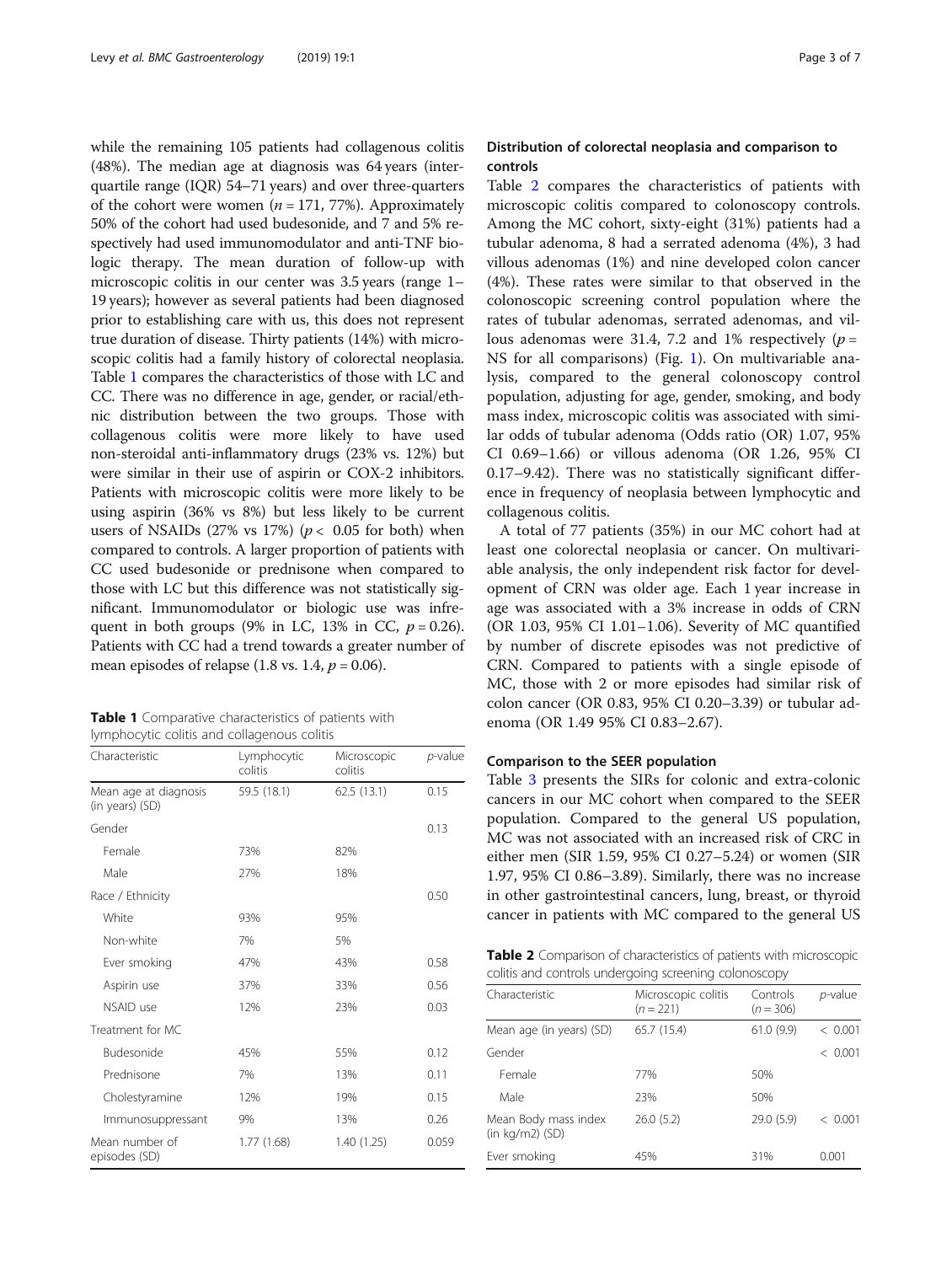<span id="page-3-0"></span>

population. There was a numerically higher but statistically insignificant risk of thyroid cancer in women with MC (SIR 2.20, 95% CI 0.89–4.57).

# **Discussion**

Microscopic colitis is an important source of morbidity and a frequent cause of watery diarrhea in the elderly. Characterized by relapses and periods of remission, there is limited data on the long-term outcome of microscopic colitis, particularly in relation to risk of malignancies given the persistent histologic inflammation and symptom-based approach to therapy. Here, using a large retrospective cohort of patients with microscopic colitis with long-term follow-up,

Table 3 Standardized incidence ratios and confidence interval for colonic and extracolonic cancers in microscopic colitis compared to US SEER population

|                   | Standardized incidence ratio (95% CI) |                     |  |
|-------------------|---------------------------------------|---------------------|--|
| Cancer type       | Women                                 | Men                 |  |
| Colorectal cancer | 1.97 (0.86-3.89)                      | $1.59(0.27 - 5.24)$ |  |
| Gastric cancer    | $0(0-5.58)$                           | 3.75 (0.19 - 18.51) |  |
| Pancreatic cancer | 1.81 (0.30-5.98)                      | 2.55 (0.13-12.59)   |  |
| Liver cancer      | $0(0-6.25)$                           | $0(0-7.61)$         |  |
| Lung cancer       | $1.26(0.51 - 2.62)$                   | $0.60(0.03 - 2.95)$ |  |
| Breast cancer     | $1.30(0.83 - 1.93)$                   |                     |  |
| Thyroid cancer    | 2.20 (0.89-4.57)                      | $0(0-12.82)$        |  |
| Bone cancer       | $0(0-30.02)$                          | $0(0 - 87.09)$      |  |
| Melanoma          | $1.76(0.77 - 3.47)$                   | $0.68(0.03 - 3.37)$ |  |

CI confidence interval, SEER Surveillance, Epidemiology, and end-result

we observe, reassuringly, that there is no increase in risk of colonic or extra-colonic malignancy in these patients.

Chronic inflammation in the gastrointestinal tract has been associated with increased risk of malignancy in several diseases, most notably increased risk of CRC with ulcerative colitis and Crohn's disease [\[12,](#page-5-0) [14,](#page-5-0) [21](#page-5-0)]. In addition, small bowel CD is associated with a higher risk of small bowel adenocarcinoma, refractory celiac disease characterized by persistent lymphocytosis and villous blunting with enteropathic T-cell lymphoma, and primary sclerosing cholangitis with cholangiocarcinoma and gall bladder cancer [\[16](#page-5-0), [17](#page-5-0), [22,](#page-5-0) [23\]](#page-5-0). Common among these diseases is a persistent inflammation in the affected tissue. Indeed, independent of other risk factors, the persistence of histologic inflammation has been hypothesized to contribute to an increased risk of dysplasia and CRC in patients with IBD [\[15](#page-5-0), [24\]](#page-5-0).

Evidence also supports that persistent inflammatory diseases are associated with an increase in risk of systemic malignancies. Multiple studies have noted an increase in risk of various cancers including Non-Hodgkin's lymphoma, urinary tract cancer, female breast cancer, prostate, and lung cancer in patients with IBD compared to controls [[25](#page-5-0)–[29](#page-5-0)]. A study of over 30,000 Finnish patients with celiac disease identified increased risk of basal cell skin cancer, non-Hodgkin's lymphoma, small intestinal, and colon cancer compared to controls [[30](#page-6-0)]; Swedish population-based registry data also suggested an increase in hepatobiliary and pancreatic cancers in such patients [[31](#page-6-0)].

In the context of this data, it is notable and reassuring that microscopic colitis which is treated primarily symptomatically and where resolution of histologic inflammation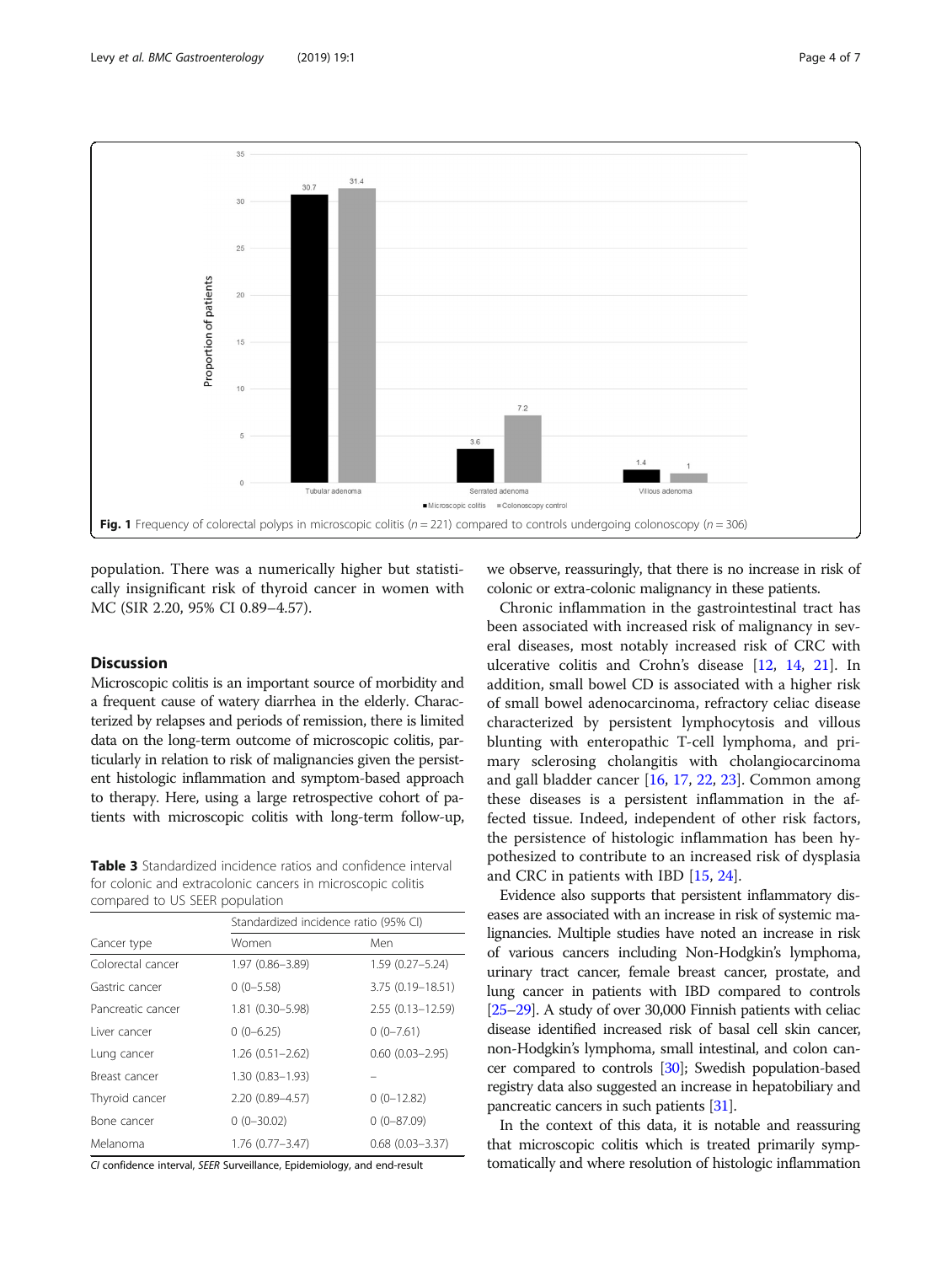is not a therapeutic target was not associated with a higher risk of colonic or extra-colonic malignancies. Only a few previous studies have examined cancer risk in patients with MC. A multi-center study of patients with chronic diarrhea undergoing colonoscopy showed an inverse association between microscopic colitis and neoplastic colon polyps; however, this study was limited by a cross-sectional analysis and small number of included participants [\[32\]](#page-6-0). Yen et al. examined the rates of CRC in 647 patients with MC and noted a reduced risk of CRC when compared to controls [[20](#page-5-0)]. An analysis of 117 patients with collagenous colitis from Johns Hopkins found no increase in risk of CRC but noted an increased relative risk of lung cancer [\[19\]](#page-5-0). There may be a few possible explanations for why MC may not be associated with risk of cancer, particularly CRC. It is possible that the older age of onset (and consequently shorter disease duration), gender (predominantly female), and ethnicity (primarily Caucasian population) may account for lower CRC risk in MC patients, as the highest risk of CRC is often noted to be in non-Hispanic black men [[26](#page-5-0)]. However, our gender-stratified analysis did not demonstrate a risk in either gender. Whereas sporadic colorectal cancer is known to follow an adenoma-carcinoma sequence, the result of chromosomal and microsatellite instability, colitis-associated carcinoma is thought to occur through a progression of dysplasia to carcinoma, with analogous genetic mutations occurring at different times and frequency along the carcinoma pathway [[24](#page-5-0)]. Oxidative stress coupled with chronic inflammation may contribute to neoplastic transformation via DNA damage and subsequent activation of pro-oncogenic genes and inhibition of tumor suppressor genes [\[15](#page-5-0), [25](#page-5-0)]. While merely conjecture, one may hypothesize that the severity or mechanism of inflammation in MC does not initiate a similar dysplasiacarcinoma pathway as seen in IBD. Treatment practices may also help explain the differences in cancer risk between IBD and MC. Prolonged immunosuppression, a cornerstone of IBD treatment and associated with certain cancers is not commonly employed in MC.

Our study has several strengths. Few previous studies have examined the long-term risk of MC and both CRC and extracolonic cancers. To our knowledge, there has also not been prior examination of whether severity of MC modified such as risk. As controls, we used both a screening colonoscopy population as well as data from SEER which reduces institutional bias. Both cases of MC and cancer outcomes were confirmed by medical record review by study investigators.

We readily acknowledge several limitations to our study. The follow up period for cancer included a span both preceding and following the diagnosis of microscopic colitis We adopted this approach rather than relying on time since diagnosis of MC for various reasons.

First, microscopic colitis is often insidious and many patients have many years of diarrhea before undergoing the diagnostic colonoscopy. Thus, true onset of disease is difficult to establish. Second, some patients had their diagnosis of microscopic colitis prior to establishing care with us and consequently duration of disease was unavailable. Third, cancer history in both our screening control population or the SEER data estimates lifetime cumulative risk rather than over person-time of follow-up. To ensure comparability between all cohorts, we decided to examine life-time cancer risk as our primary outcome. However, because of these limitations, a true causal association cannot be demonstrated. Nevertheless, a null association is reassuring for an absence of a significantly elevated risk. Being based at a referral center, our cohort of MC may not be representative of the severity of disease noted in the general population and make be skewed towards more severe disease. However, fewer than 10% of our cohort were on immunosuppressive therapy and there is no prior data that severity of MC influences cancer risk. While our database captures diagnoses rendered at any Partners healthcare facility, we may not have comprehensively captured cancer diagnosis and care that occurred entirely outside our health system. The sample size, while still representing one of the largest studies to examine risk of cancer in microscopic colitis, limited statistical power to examine differences, particularly in rare extracolonic cancers. We also did not have full information on duration of disease, persistence of histologic activity and intensity of colorectal neoplasia surveillance in our cohort of microscopic colitis, and there is no validated definition for severity of microscopic colitis. As neither duration of MC nor histologic activity has been previously associated with risk of colorectal or extracolonic neoplasia, we do not believe this to be a significant limitation.

## Conclusions

In conclusion, we demonstrate that microscopic colitis is not associated with increase in risk of colonic or extra-colonic cancers. This provides reassurance to both patients with MC as well as providers involved in their care. However, it also intriguingly provides a stimulus for further research into why the persistence of inflammation in MC is not associated with risk of cancer when compared to other chronic gastrointestinal inflammatory diseases.

#### Abbreviations

CRC: Colorectal cancer; IBD: Inflammatory bowel diseases; MC: Microscopic colitis; SIR: Standardized incidence ratio

#### Acknowledgments

None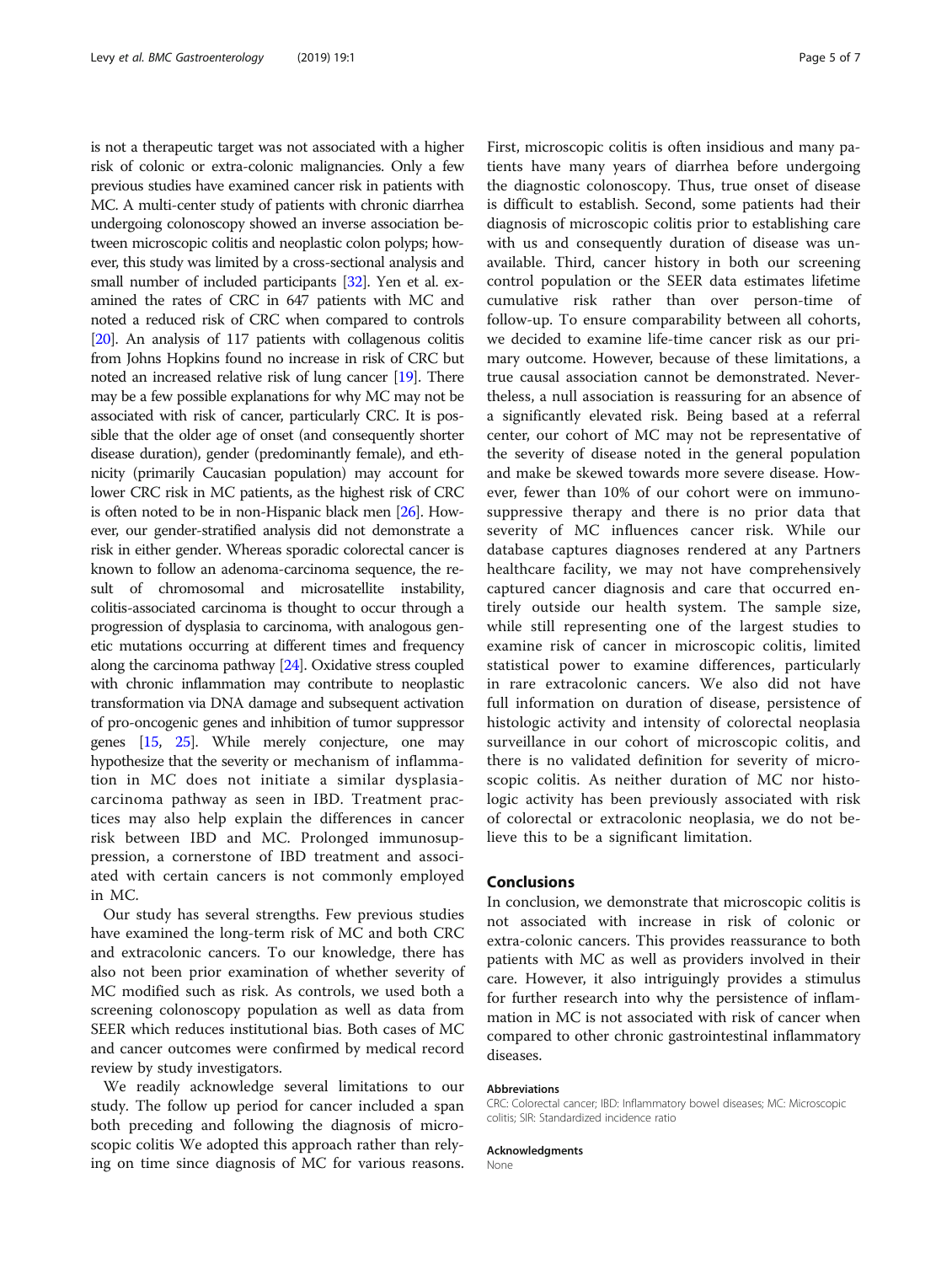#### <span id="page-5-0"></span>Funding

Ananthakrishnan, Khalili, and Staller are supported by funding from the US National Institutes of Health. Ananthakrishnan is supported by the Crohn's and Colitis Foundation and Chleck Family Foundation.

#### Availability of data and materials

Data is not publicly available. De-identified data may be available pending ethical committee approval.

#### Disclosures

Ananthakrishnan is supported by funding from the US National Institutes of Health (K23 DK097142), and Crohn's and Colitis Foundation. Ananthakrishnan has served on scientific advisory boards for Abbvie, Merck and Exact Sciences, and received research funding from Pfizer. Supported by a career development award from the American Gastroenterological Association and by grant K23 D099681 from the National Institute of Diabetes and Digestive and Kidney Diseases (H.K.); and by a career development award from the American Gastroenterological Association (K.S.) Khalili has received consulting fees from Abbvie, Inc., Samsung Bioepis, and Takeda Pharmaceuticals, and receives research funding from Takeda Pharmaceuticals; and Staller receives research funding from Takeda, Astra-Zeneca and Gelesis and consulting fees from Bayer Ag.

#### Authors' contributions

AL, NZB, AA contributed to study concept, design, and data extraction. AL, NZB, WT extracted data. BM, DB, KS, DC, HK recruited and supervised accrual of the control population. AA performed statistical analysis. AL drafted the initial manuscript. All authors critically revised the manuscript and all authors approved the final version of the manuscript. AA supervised the study.

#### Ethics approval and consent to participate

The study was approved by the Partners Healthcare institutional review board. Waiver of individual patient informed consent was obtained due to minimal risk nature of the study.

#### Consent for publication

Not available.

#### Competing interests

Ananthakrishnan has served on scientific advisory boards for Abbvie, Merck and Exact Sciences, and received research funding from Pfizer. Supported by a career development award from the American Gastroenterological Association and by grant K23 D099681 from the National Institute of Diabetes and Digestive and Kidney Diseases (H.K.); and by a career development award from the American Gastroenterological Association (K.S.) Khalili has received consulting fees from Abbvie, Inc., Samsung Bioepis, and Takeda Pharmaceuticals, and receives research funding from Takeda Pharmaceuticals; and Staller receives research funding from Takeda, Astra-Zeneca and Gelesis and consulting fees from Bayer Ag.

#### Publisher's Note

Springer Nature remains neutral with regard to jurisdictional claims in published maps and institutional affiliations.

#### Author details

<sup>1</sup> Division of Gastroenterology, Tufts Medical Center, Boston, MA 02111, USA. 2 Division of Gastroenterology, Massachusetts General Hospital, Boston, MA 02114, USA. <sup>3</sup> Harvard Medical School, Boston, MA 02115, USA.

#### Received: 6 August 2018 Accepted: 25 December 2018 Published online: 05 January 2019

#### References

- 1. Fernández-Bañares F, et al. Incidence of collagenous and lymphocytic colitis: a 5-year population-based study. Am J Gastroenterol. 1999;94:418–23.
- 2. Williams JJ, et al. Microscopic colitis-defining incidence rates and risk factors: a population-based study. Clin Gastroenterol Hepatol Off Clin Pract J Am Gastroenterol Assoc. 2008;6:35–40.
- 3. Gentile NM, et al. The epidemiology of microscopic colitis in Olmsted County from 2002 to 2010: a population-based study. Clin Gastroenterol Hepatol Off Clin Pract J Am Gastroenterol Assoc. 2014;12:838–42.
- 4. Bohr J, Tysk C, Eriksson S, Järnerot G. Collagenous colitis in Orebro, Sweden, an epidemiological study 1984-1993. Gut. 1995;37:394–7.
- 5. Agnarsdottir M, et al. Collagenous and lymphocytic colitis in Iceland. Dig Dis Sci. 2002;47:1122–8.
- 6. Bonderup OK, Wigh T, Nielsen GL, Pedersen L, Fenger-Grøn M. The epidemiology of microscopic colitis: a 10-year pathology-based nationwide Danish cohort study. Scand J Gastroenterol. 2015;50:393–8.
- 7. Lee E, Schiller LR, Vendrell D, Santa Ana CA, Fordtran JS. Subepithelial collagen table thickness in colon specimens from patients with microscopic colitis and collagenous colitis. Gastroenterology. 1992;103:1790–6.
- 8. Pardi DS. Diagnosis and Management of Microscopic Colitis. Am J Gastroenterol. 2017;112:78–85.
- 9. Boland K, Nguyen GC. Microscopic colitis: a review of collagenous and lymphocytic colitis. Gastroenterol Hepatol. 2017;13:671–7.
- 10. Nguyen GC, Smalley WE, Vege SS, Carrasco-Labra A. Clinical Guidelines Committee. American Gastroenterological Association Institute Guideline on the Medical Management of Microscopic Colitis. Gastroenterology. 2016;150: 242–6; quiz e17–18.
- 11. Coussens LM, Werb Z. Inflammation and cancer. Nature. 2002;420:860–7.
- 12. Jess T, Horváth-Puhó E, Fallingborg J, Rasmussen HH, Jacobsen BA. Cancer risk in inflammatory bowel disease according to patient phenotype and treatment: a Danish population-based cohort study. Am J Gastroenterol. 2013;108:1869.
- 13. Rubin DT, et al. Inflammation is an independent risk factor for colonic neoplasia in patients with ulcerative colitis: a case-control study. Clin Gastroenterol Hepatol Off Clin Pract J Am Gastroenterol Assoc. 2013;11: 1601–8.e1–4.
- 14. Axelrad JE, Lichtiger S, Yajnik V. Inflammatory bowel disease and cancer: the role of inflammation, immunosuppression, and cancer treatment. World J Gastroenterol. 2016;22:4794–801.
- 15. Rutter M, et al. Severity of inflammation is a risk factor for colorectal neoplasia in ulcerative colitis. Gastroenterology. 2004;126:451–9.
- 16. Lindor KD, Kowdley KV, Harrison ME. American College of Gastroenterology. ACG Clinical Guideline: Primary Sclerosing Cholangitis. Am. J. Gastroenterol. 2015;110:646–59; quiz 660.
- 17. Catassi C, Bearzi I, Holmes GKT. Association of celiac disease and intestinal lymphomas and other cancers. Gastroenterology. 2005;128:S79–86.
- 18. Chang, M., Chang, L., Chang, H. M. & Chang, F. Intestinal and Extraintestinal cancers associated with inflammatory bowel disease. Clin Colorectal Cancer. 2018;17(1):e29–e37.
- 19. Chan JL, et al. Cancer risk in collagenous colitis. Inflamm Bowel Dis. 1999;5:  $40 - 3$
- 20. Yen EF, et al. Decreased colorectal cancer and adenoma risk in patients with microscopic colitis. Dig Dis Sci. 2012;57:161–9.
- 21. Itzkowitz SH, Yio X. Inflammation and cancer IV. Colorectal cancer in inflammatory bowel disease: the role of inflammation. Am J Physiol Gastrointest Liver Physiol. 2004;287:G7–17.
- 22. Smedby KE, et al. Malignant lymphomas in coeliac disease: evidence of increased risks for lymphoma types other than enteropathy-type T cell lymphoma. Gut. 2005;54:54–9.
- 23. Jess T, Gamborg M, Matzen P, Munkholm P, Sørensen TIA. Increased risk of intestinal cancer in Crohn's disease: a meta-analysis of population-based cohort studies. Am J Gastroenterol. 2005;100:2724–9.
- 24. Gupta RB, et al. Histologic inflammation is a risk factor for progression to colorectal neoplasia in ulcerative colitis: a cohort study. Gastroenterology. 2007;133:1099–105; quiz 1340–1341.
- 25. Khan N, Vallarino C, Lissoos T, Darr U, Luo M. Risk of malignancy in a Nationwide cohort of elderly inflammatory bowel disease patients. Drugs Aging. 2017;34:859–68.
- 26. Pedersen N, et al. Risk of extra-intestinal cancer in inflammatory bowel disease: meta-analysis of population-based cohort studies. Am J Gastroenterol. 2010;105:1480–7.
- 27. So J, et al. Cancer risk in 2621 Chinese patients with inflammatory bowel disease: a population-based cohort study. Inflamm Bowel Dis. 2017;23:2061–8.
- 28. Kappelman MD, et al. Risk of cancer in patients with inflammatory bowel diseases: a nationwide population-based cohort study with 30 years of follow-up evaluation. Clin Gastroenterol Hepatol Off Clin Pract J Am Gastroenterol Assoc. 2014;12:265–73.e1.
- 29. Bourrier A, et al. Excess risk of urinary tract cancers in patients receiving thiopurines for inflammatory bowel disease: a prospective observational cohort study. Aliment Pharmacol Ther. 2016;43:252–61.